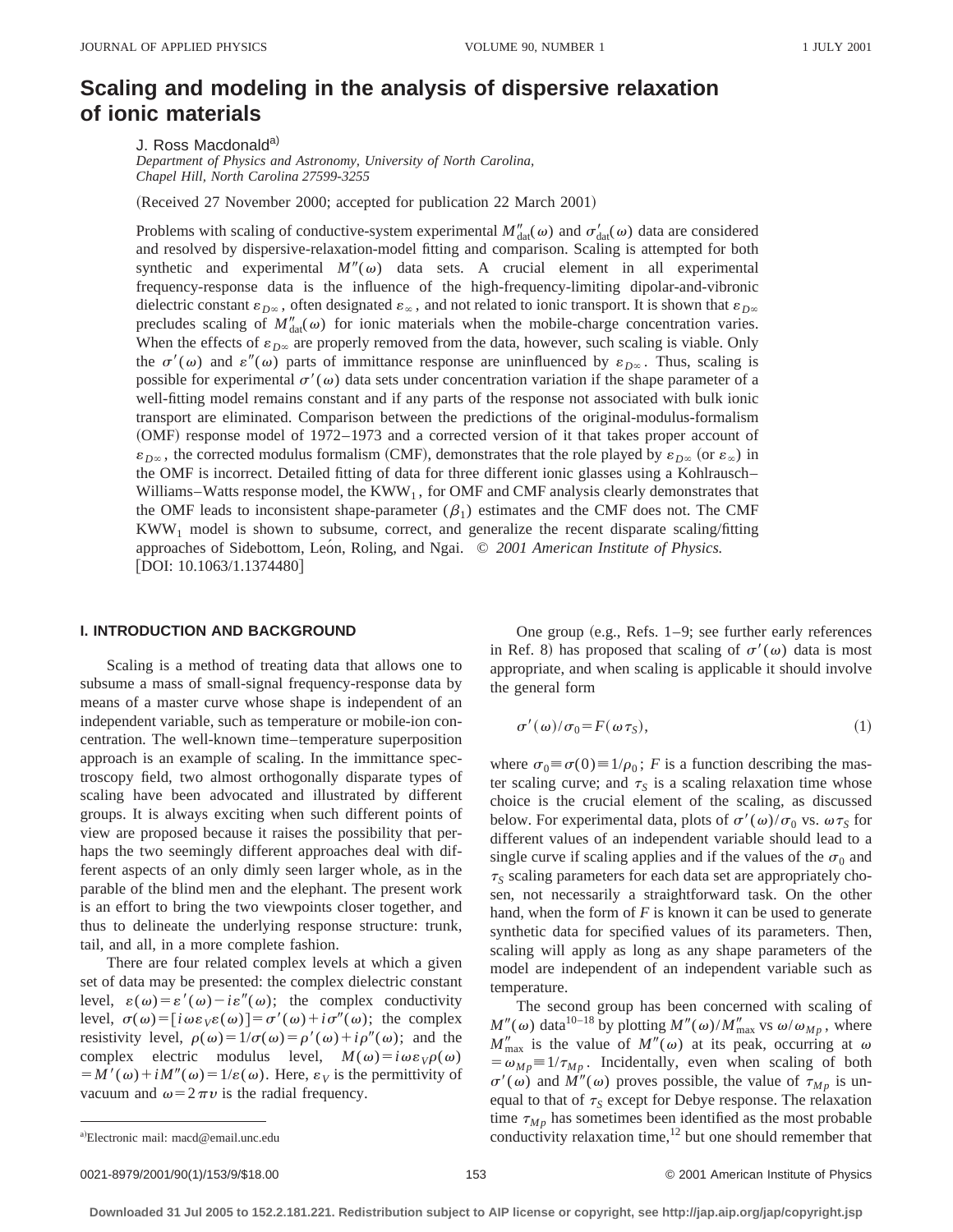there are peaks of  $\rho''(\omega)$  and of the dielectric-loss curve as well, all generally unequal.

There is one crucial difference between scaling and/or analyzing  $\sigma'(\omega)$  or  $M''(\omega)$  data. This is because of all the eight possible real and imaginary immittance parts of the response, only  $\sigma'(\omega)$  and  $\varepsilon''(\omega)$  do not directly involve the important quantity  $\varepsilon_{\infty} \equiv \varepsilon'(\infty)$ , always  $\geq 1$ . This essential response element is discussed in detail in the next section. As pointed out by Dyre<sup>19</sup> in 1988 and discussed further by the present author,  $20-23$  a disadvantage of analyzing data at the electric modulus level (not to be confused with the electric modulus formalism discussed below) is that it compounds the effect of  $\varepsilon_{\infty}$  with that of  $M''(\omega)$ . Here, and hereafter,  $M''(\omega)$  and similar quantities are taken to be associated with a response model, and so the experimental quantities  $M''_{\text{dat}}(\omega)$  and  $M''(\omega)$  are necessarily different.

Although  $M''_{\text{dat}}(\omega)$  is still widely used for the scaling and analysis of data,  $10^{10-18,24}$  its appropriateness has recently been called in question<sup>4,9,25,26</sup> again. Nevertheless, we show herein how both  $M''_{\text{dat}}(\omega)$  and  $\sigma'_{\text{dat}}(\omega)$  may be used to obtain consistent data analysis and scaling by taking proper account of  $\varepsilon_{\infty}$ . To do so, however, and to produce synthetic data for comparison with, or fitting to, experimental results requires an appropriate conductive-system fitting model for thermally activated relaxation response. We shall be dealing with two types of conductive-system dispersive  $(CSD_k)$  response, ones that will be distinguished by means of a subscript *k,* equal to 0 or 1. The Davidson–Cole small-signal frequencyresponse model is a possible choice, $27$  but we shall instead follow the original electric modulus-formalism (OMF) approach<sup>28-30</sup> by starting with a  $k=0$  CSD<sub>0</sub> stretchedexponential temporal response function,

$$
\Phi(t) = \exp[-(t/\tau_o)^{\beta_0}].\tag{2}
$$

Here,  $\tau$ <sub>o</sub> is a characteristic relaxation time of the response and  $\beta_0$  is a shape or stretching parameter associated with Kohlrausch–Williams–Watts (KWW*k*) response for the *k*  $=0$  choice.<sup>31,32</sup>

Unfortunately, no closed-form analytic expression for the conductive-system frequency response associated with the stretched exponential, here denoted as the  $KWW_0$ model,<sup>22,23,25</sup> is available for arbitrary  $\beta_0$ . Although Fourier transformation of Eq.  $(2)$  has been used to obtain the  $CSD<sub>k</sub>$ response, such an approach is inconvenient for direct complex-nonlinear-least-squares (CNLS) fitting of widerange experimental data. Luckily, the free LEVM computer program<sup>33</sup> contains highly accurate subroutines for calculating the KWW*<sup>k</sup>* response and for CNLS fitting with it.

A main feature of the macroscopic OMF approach is its transformation of a  $k=0$  response function, such as the  $KWW<sub>0</sub>$ , to another one that involves a related, but different, distribution of relaxation times function. Such transformation changes a  $CSD<sub>0</sub>$  model to a  $CSD<sub>1</sub>$  one. In the present situation, the frequency-response model derived from the  $KWW_0$ model is termed the  $KWW_1$ , and although it involves a new  $\beta = \beta_1$  shape parameter, it does not lead to stretchedexponential behavior.<sup>25,26</sup> This model is the main one considered herein, both because it is used in the OMF and in the corrected version of the OMF, the corrected-modulus formalism (CMF), and because it has been found to be a good choice for fitting a variety of experimental data.

## **II.**  $\varepsilon_{\infty}$ , MODELS, AND SCALING

# **A. Some general relations and definitions**

Because the nature, definition, and use of  $\varepsilon_{\infty}$  is crucial to the difference between the 1972–1973 OMF, which has been widely employed to date for data analysis since its publication, and the CMF corrected version of it, first proposed in 1996 and discussed thereafter,  $22,23,25,26$  it is important to consider the role of  $\varepsilon_{\infty}$  in some detail. Consider, first, a nonconducting dielectric material. In the absence of dielectric dispersion up to frequencies well beyond those common to immittance spectroscopy, the bulk dielectric constant arising from nonionic dipolar and electronic polarization is frequency independent in the experimental region; call it  $\varepsilon_{D\infty}$ . <sup>22,23,34</sup>

Hopping theories and Monte Carlo simulation of conductive systems generally do not include  $\varepsilon_{D^\infty}$ , yet they involve a nonzero dielectric response,  $\varepsilon_c(\omega)$ , which exhibits dispersion. Further, both the OMF and the CMF generally use the specific KWW<sub>1</sub> model and lead to a  $\varepsilon_{C1}(\omega)$  response, with variation from  $\varepsilon'_{C1}(0) \equiv \varepsilon_{C10}$  to  $\varepsilon'_{C1}(\infty)$  $\equiv \varepsilon_{C1\infty}$ . Similarly, the KWW<sub>0</sub> model yields  $\varepsilon_{C0}(0)\equiv \varepsilon_{C00}$ and  $\varepsilon_{C0}(\infty) \equiv \varepsilon_{C0\infty}$ . An important difference is, however, that for ordinary situations  $\varepsilon_{C0\infty}$  is identically zero, and  $\varepsilon_{C1\infty}$ is not zero within the usual experimental frequency range.<sup>22,23,25</sup>

Because  $\varepsilon_{C1\infty}$  arises entirely from the presence of charge carriers such as ions in the material, at sufficiently high frequencies it will necessarily approach zero because of chargecarrier inertial effects. It seems likely that this final decrease towards zero of  $\varepsilon_{C1\infty}$  will occur at somewhat lower frequencies than the relaxation of  $\varepsilon_{D^\infty}$  towards the square of the index of refraction. For the frequency range where  $\varepsilon'_{C1}(\omega)$  is well approximated by a nonzero, frequency-independent  $\varepsilon_{C1\infty}$ , it may be considered to arise from dipolar-like motion of each charge carrier in a localized potential-well region without long-range hopping. If, indeed, the  $KWW<sub>1</sub>$  fitting model is more appropriate than the  $KWW_0$  one, as suggested by considerable CMF data fitting results, then the above plausible physical explanation for nonzero  $\varepsilon_{C\infty}$  requires that the KWW<sub>1</sub> be chosen rather than KWW<sub>0</sub>. They both cannot apply in the region where  $\varepsilon_{C^\infty}$  is constant.

For a real conducting-system material, one expects that there must be dielectric contributions from both the underlying bulk material,  $\varepsilon_{D^\infty}$ , and from mobile-charge effects,  $\varepsilon_c(\omega)$ , with these quantities independent of each other to first order. Then, omitting *k* subscripts,  $\varepsilon_0 = \varepsilon_{C0} + \varepsilon_{D^\infty}$  and  $\varepsilon_{\infty} = \varepsilon_{C\infty} + \varepsilon_{D\infty}$ . It follows that  $\Delta \varepsilon_{\text{dat}} = \varepsilon_{\text{0dat}} - \varepsilon_{\infty \text{dat}}$ , which should be compared to  $\Delta \varepsilon_0 = \varepsilon_{C00}$  or to  $\Delta \varepsilon_1 = \varepsilon_{C10} - \varepsilon_{C1\infty}$ , depending on whether one is fitting with a  $\text{CSD}_0$  or  $\text{CSD}_1$ model.

#### **B. Some specific-model relations**

The crucial difference between the OMF and the CMF is that the former sets  $\varepsilon'_{C_1}(\infty)$  identically equal to  $\varepsilon_s \equiv \varepsilon_{D\infty}$  in its original version and to  $\varepsilon_{\infty}$  in later work, while for the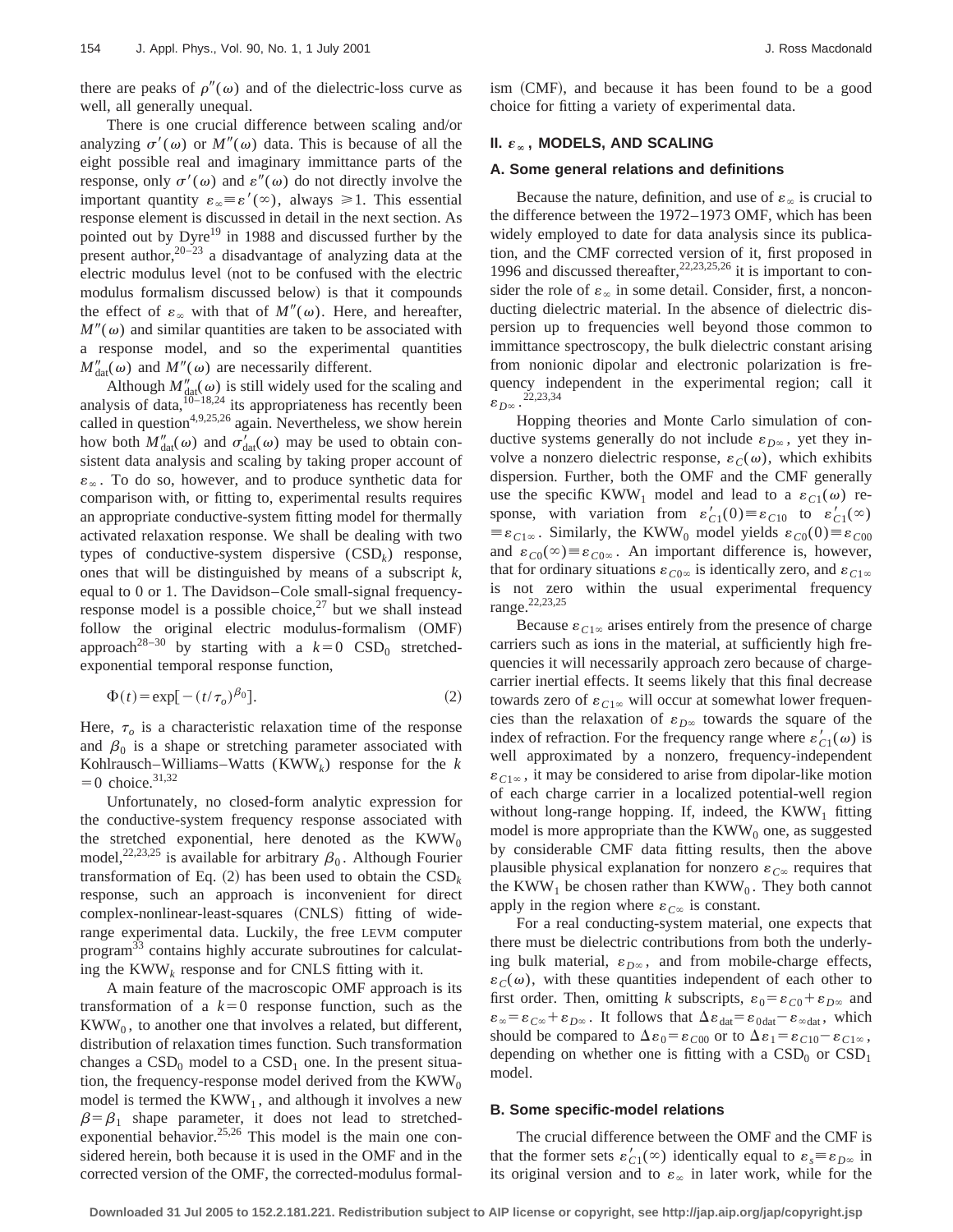CMF  $\varepsilon'_{C1}(\infty) = \varepsilon_{C1\infty}$ . Further, proponents of the OMF generally do not identify  $\varepsilon_{\infty}$  as containing both contributions, and they implicitly seem to treat it as if it were  $\varepsilon_{D^\infty}$ . Since the OMF is thus taken to account for  $\varepsilon_{D^\infty}$  effects directly, no separate free  $\varepsilon_{D^\infty}$  parameter is used in OMF fitting to data. But, in both the CMF and the  $KWW_0$ , such a parameter is necessarily included in fitting. It follows that OMF fits yield an estimate of  $\varepsilon_{\infty} = \varepsilon_{C1\infty} + \varepsilon_{D\infty}$  but deal with it as if it were  $\varepsilon_{D^\infty}$ . In contrast, CMF fits yield separate estimates of  $\varepsilon_{D^\infty}$ and  $\varepsilon_{C1\infty}$ , and as shown previously<sup>22,23,25</sup> and in Sec. IV, such fits of experimental data are both much better than OMF fits and, unlike them, yield consistent parameter estimates.

It is unnecessary to discuss additional physical reasons why the CMF should replace the OMF since this matter has already been considered in detail,  $22,23,26,35$  but in any event, the choice between them should ultimately depend upon their fitting performance, as particularly illustrated in Sec. IV. It is, however, worth mentioning that the general form of macroscopic  $CSD<sub>1</sub>$  CMF response agrees exactly with that of a continuous-time-random-walk microscopic hopping model, $36$  while the OMF response does not.  $26,35$  Such agreement with a microscopic theory that does not involve longrange Coulomb interactions illuminates the physics underlying the CMF response and, in view of the excellent fitting ability of the  $KWW_1$  CMF model, widens the range of appropriateness of both the microscopic and macroscopic treatments.

We next summarize some important limiting-frequency relations that are intrinsic properties of dispersive relaxation response,  $22,23,25,26$  when, as usual, it can be represented, at least mathematically, by a normalizable distribution of relaxation times (DRT). Each relation shows, first, the general  $CSD_k$  form and then the specific result for the KWW<sub>0</sub> or CMF  $KWW_1$  model. The general forms involve moments of the DRT,<sup>22,23</sup> such as  $\langle \tau \rangle = \tau_o \langle x \rangle$ , where  $x = \tau / \tau_o$  and  $\langle x \rangle$ depends only on the shape of the distribution. In order to distinguish between the appropriate relations for  $\tau_o$ , the characteristic relaxation time of the distribution for the various cases, we employ the notation  $(\tau_o)_{k\omega}$ , where  $k=0$  or 1 and  $\omega=0$  or  $\infty$ . Then using the relations  $\langle x^{-1} \rangle_1$  $=\langle x \rangle_0^{-1}$  and  $\langle x \rangle_1 = \langle x^2 \rangle_0 / \langle x \rangle_0$ , <sup>22,23</sup> one obtains

$$
(\tau_o)_{00}/\varepsilon_V = \varepsilon_{C00}\rho_0/\langle x \rangle_0 = \Delta\varepsilon_0\rho_0/\langle x \rangle_0
$$
  
=  $\Delta\varepsilon_0\rho_0\beta_0/\Gamma(1/\beta_0)$ , (3)

$$
(\tau_o)_{0\infty}/\varepsilon_V = \varepsilon_{C0\infty}\rho_0 \langle x^{-1} \rangle_0, \tag{4}
$$

$$
(\tau_o)_{10}/\varepsilon_V = \varepsilon_{C10}\rho_0/\langle x \rangle_1
$$
  
=  $\varepsilon_{C10}\rho_0\langle x \rangle_{01}/\langle x^2 \rangle_{01}$   
=  $\varepsilon_{C10}\rho_0\Gamma(1/\beta_1)/\Gamma(2/\beta_1)$ , (5)

$$
(\tau_o)_{1\infty}/\varepsilon_V = \varepsilon_{C1\infty}\rho_0 \langle x^{-1} \rangle_1
$$
  
=  $\varepsilon_{C1\infty}\rho_0/\langle x \rangle_{01} = \varepsilon_{C1\infty}\rho_0 \beta_1/\Gamma(1/\beta_1).$  (6)

In the above equations,  $\Gamma$ ( ) is the Euler gamma function,  $37$  and Eq. (4) is only included for completeness since  $\langle x^{-1} \rangle_0 = \infty$  and so  $\varepsilon_{C0\infty} = 0$ , except when the distribution is cut off in the small- $\tau$  region.<sup>22</sup> The 01 subscripts indicate that the relevant  $\text{CSD}_0$  distribution involves a  $k=1$ shape parameter, such as  $\beta_1$ , as shown for the right-most parts of the  $k=1$  equations. Because Eqs. (5) and (6) involve the same model,  $(\tau_o)_{10} = (\tau_o)_{10} = \tau_o$ . The above results show that  $\varepsilon_{C1\infty} = \varepsilon_{C00} = \Delta \varepsilon_0$  only when  $(\tau_o)_{00} = (\tau_o)_{1\infty}$ , requiring conditions not found from experimental data fits. It is noteworthy that if  $\beta_1$  varies from 0.3 to 0.7, perhaps because of temperature changes, then the factor  $\beta_1 / \Gamma(1/\beta_1)$  in Eq. (6) varies from about 0.11 to 0.79 and reaches unity for  $\beta_1$  $=1.$ 

For  $\text{CSD}_1$  KWW<sub>1</sub> situations, it follows from Eqs. (5) and  $(6)$  that

$$
\Delta \varepsilon_1 = (\tau_o / \varepsilon_v \rho_0) [\langle x \rangle_1 - \langle x^{-1} \rangle_1^{-1}] = \varepsilon_{C1} f(\beta_1), \tag{7}
$$

where

$$
f(\beta_1) \equiv \left[ \left( \langle x^2 \rangle_{01} / \langle x \rangle_{01}^2 \right) - 1 \right] = \left[ \{ \beta_1 \Gamma(2/\beta_1) / \Gamma(1/\beta_1)^2 \} - 1 \right].
$$
\n(8)

Note that  $f(0.3)/f(0.7) \approx 26.4$ . Let us now introduce a standard expression for  $\sigma_0$ , namely,

$$
\sigma_0 = \left[\gamma N (q d)^2 / 6k T\right] / \tau_H,\tag{9}
$$

where  $\gamma$  is the fraction of charge carriers of charge  $q$  that are mobile, *N* is the maximum mobile-charge number density, *d* is the rms single-hop distance for a hopping entity, and  $\tau$ <sup>*H*</sup> is a hopping time. It has been shown<sup>26,35,36</sup> that for  $\text{CSD}_1$  behavior  $\tau_H = \langle \tau \rangle_{01}$ , leading to the following important result:

$$
\varepsilon_{C1\infty} = \sigma_0 \langle \tau \rangle_{01} / \varepsilon_V = \sigma_0 \Gamma(1/\beta_1) / \beta_1 \varepsilon_V
$$
  
= 
$$
[\gamma N(qd)^2 / 6kT\varepsilon_V].
$$
 (10)

For CSD<sub>0</sub> situations, on setting  $\tau_H = \langle \tau \rangle_0 = \tau_o \Gamma(1/\beta_0)/\beta_0$ , one obtains, if  $\rho_{01} = \rho_{00}$ ,

$$
\varepsilon_{C00} = \Delta \varepsilon_0 = [\langle \tau \rangle_0 / \langle \tau \rangle_{01}] \varepsilon_{C1^\infty} = \langle \tau \rangle_0 \sigma_0 / \varepsilon_V. \tag{11}
$$

For the CMF, the tau ratio in Eq.  $(11)$  is about 0.45 when  $\beta_1=0.4$  and  $\beta_0=1-\beta_1$ . Sidebottom<sup>6</sup> has presented a result for  $\Delta \varepsilon_0$  derived by an approximate approach that is similar to that of the right-most part of Eq.  $(10)$  except that the factor of 6 in Eq.  $(10)$  is replaced by 3 and he does not include an equation for  $\Delta \varepsilon_0$  comparable to Eq. (11).

#### **C. Approximate and exact-scaling relations**

Interest in scaling has been recently renewed by the work of Roling et al.,<sup>1</sup> Sidebottom,<sup>6</sup> Sidebottom, Roling, and Funke,<sup>9</sup> Schrøder and Drye,<sup>38</sup> and Dyre and Schrøder.<sup>8</sup> Some early history of scaling is discussed in Ref. 8. A virtue of the scaling approach is that it may be applied directly to the relevant data and no model fitting is required in the ideal case. But, as Eq. (1) indicates,  $\sigma'(\omega)$  scaling requires estimates of  $\sigma_0$  and  $\tau_s$  values. For most conductive-system experimental results, non-negligible electrode effects and noise appear in low-frequency  $\sigma'(\omega)$  and  $\varepsilon'(\omega)$  data and may be large enough to reduce the accuracy of  $\sigma_0$  and  $\varepsilon_0$  estimates obtained directly from the data. Reliable estimation of  $\varepsilon_0$ , a quantity often needed in calculating  $\tau_s$ , is especially difficult without model fitting when there is little or no evidence of a plateau in  $\varepsilon'(\omega)$  as the frequency is decreased, as is often the case. Finally, scaling requires that shape parameters such

**Downloaded 31 Jul 2005 to 152.2.181.221. Redistribution subject to AIP license or copyright, see http://jap.aip.org/jap/copyright.jsp**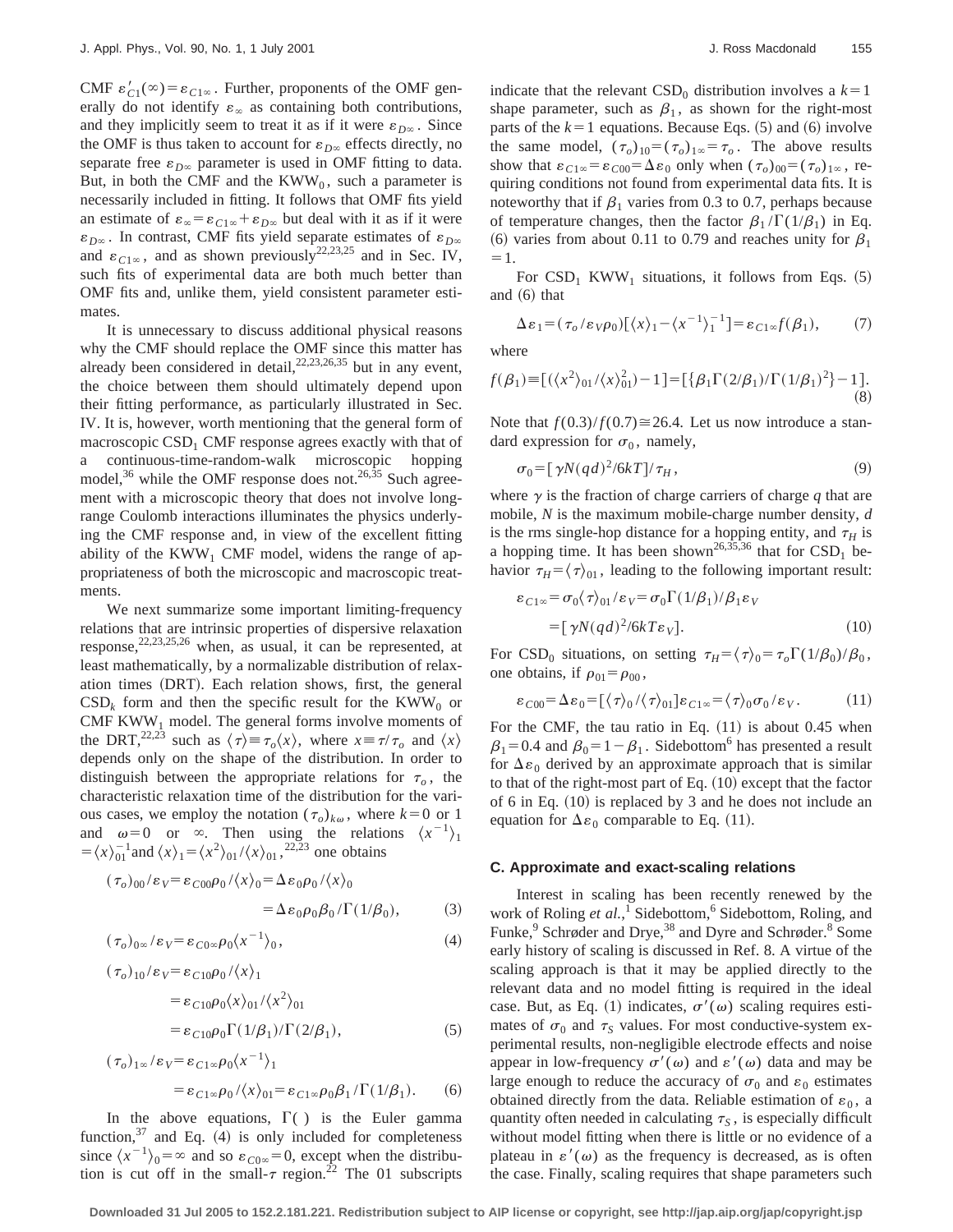as  $\beta_k$  be temperature independent over the range of interest. In contrast, fitting of composite models that include both bulk and electrode response functions, as in Sec. IV below and in Refs. 22, 23, 25, 26, often allows one to obtain good estimates of all parameters, including possibly temperaturedependent shape ones. If the shape parameters are found to remain constant, then one obtains a temperature-independent master fitting model in lieu of a master response curve.

If one believes that a  $\mathrm{CSD}_0$  model is appropriate for the data, it is only necessary to set  $\tau_s$  equal to the  $(\tau_o)_{00}$  of Eq.  $(3)$ . As mentioned in the preceding section, Sidebottom<sup>6</sup> independently proposed a semiempirical version of this result, one without the factor  $\langle x \rangle_0$  and with  $\Delta \varepsilon_0$  taken as twice the  $\varepsilon_{C1\infty}$  of Eq. (10). For scaling of response involving temperature-independent shape parameters,  $\langle x \rangle_0$  will remain constant, so its absence in Sidebottom's approach is of no consequence. But, it is an important part of the expression for  $\tau_s$  when shape varies and model fitting is carried out.

For the CMF  $KWW_1$  situation, one can set the quantity  $(\tau_o)_{10} = (\tau_o)_{1\infty} = \tau_o$  equal to  $\tau_s$ , thus involving either  $\varepsilon_{C10}$ or  $\varepsilon_{C1\infty}$ . Again, if time-temperature superposition applies, the dimensionless moments of the DRT present in Eqs.  $(5)$ and  $(6)$  will be constant and may be ignored for scaling. Further, we can, under such conditions, set  $\tau_s$  $= \varepsilon_{V} \Delta \varepsilon_{1} / \sigma_{0}$ , similar to the Sidebottom result when  $\Delta \varepsilon_{1}$  is given by Eq. (7), with  $f(\beta_1)$  ignored or taken constant, and with  $\Delta \varepsilon_1$  set equal to  $\Delta \varepsilon_{\text{dat}} = \varepsilon_{\text{0dat}} - \varepsilon_{\infty_{\text{dat}}}$ . We, thus, see that for scaling the Sidebottom approach is appropriate whether the underlying data are best represented by a  $\mathrm{CSD}_0$  model or a  $CSD<sub>1</sub>$  one. But, when one wishes to use Eq. (10) to estimate values of the rms hopping distance  $d, ^{6,26,39}$  one must recognize that  $\Delta \varepsilon_0$ ,  $\Delta \varepsilon_1$ , and  $\varepsilon_{C1\infty}$  are different quantities and, therefore, either Eq.  $(7)$  or  $(11)$  must be employed. Of course, CMF fitting leads to an estimate of  $\varepsilon_{C1\infty}$  that can be directly used with Eq.  $(10)$ .

Ngai and Rendell<sup>40</sup> and Leon, Lunkenheimer, and Ngai<sup>41</sup> have used an OMF model for data analysis and scaling which involves an equation equivalent to Eq.  $(7)$  except with  $\varepsilon_{C1\infty}$  replaced by  $\varepsilon_{D\infty}$ , but called  $\varepsilon_{\infty}$ . Thus, such an approach equates  $\varepsilon_{\infty}$ dat with  $\varepsilon_{D^{\infty}}$ , taken essentially temperature independent as well as independent of mobile-charge concentration, instead of with  $\varepsilon_{\infty} = \varepsilon_{C1\infty} + \varepsilon_{D\infty}$ , which can depend on both. The present CMF approach involves  $f(\beta_1)$ ,  $\varepsilon_{C1\infty}$ , and  $\varepsilon_{D\infty}$  dependence. Thus, it combines the Sidebottom approach,<sup>6</sup> which involves only  $\Delta \varepsilon \propto \varepsilon_{C1\infty}$  dependence, with that of  $f(\beta_1)$ , as in the OMF Ngai–Leon work, together with a separate account of  $\varepsilon_{D^\infty}$  as required by the CMF. Unlike the Sidebottom result, which involves only *N* but no shape dependence, and the Ngai–León analysis, which involves shape dependence but no mobile-charge dependence through  $N$ , the present results<sup>26,35</sup> involve both dependencies. As shown in Ref. 26 and below in Sec. IV, the CMF approach thus leads to better and more consistent fits and parameter estimates than does the OMF.

## $III. M''(\omega)$  SCALING SIMULATIONS

Here, we illustrate scaling behavior for the  $KWW_1$  and  $KWW<sub>0</sub>$  response models discussed above. Figure 1 shows



FIG. 1. Scaling attempts using synthetic KWW<sub>1</sub> bulk  $M''(\omega)$  data, with and without the separate inclusion of  $\varepsilon_{D^\infty}$  effects. The value of the shape parameter  $\beta_1$  is 0.4 for all results except that defined by open-triangle symbols where it is 0.6. For all the results, the characteristic relaxation time  $\tau_o$  was set to  $1.5 \times 10^{-5}$  s, and  $\omega_{Mp}$  is defined as the angular frequency at the  $M''_{\text{max}}$ peak of the  $M''(\omega)$  curve. Here, and subsequently,  $A=10^{-5}/\varepsilon_V \Omega$  cm.

such results for the KWW<sub>1</sub> model with  $\beta_1 = 0.4$  for the top four situations listed in the legend and 0.6 for the bottom one. The  $\tau$  parameter value was held constant at 1.5  $\times 10^{-5}$  s, and only the  $\rho_0$  value was varied in calculating the present virtually exact responses. Those results depicted with lines involve the usual CMF situation in which a separate  $\varepsilon_{D\infty}$  parameter is included in the total response model in addition to  $\varepsilon_{C1\infty}$ , which arises entirely from mobile charges. The three responses shown by points alone were calculated without the inclusion of  $\varepsilon_{D^\infty}$ , and so they represent pure bulk  $KWW<sub>1</sub>$  conductive-system behavior.

Comparison of the solid and dashed lines indicates that no scaling is possible when  $\rho_0$  alone is varied. Note that although the  $\beta_1=0.6$  response designated by open-triangular points is quite similar to the comparable  $\beta_1 = 0.4$  dashed line over the range from the peak value of the ordinate down to about a value of 0.1, it properly approaches its limiting high-frequency log–log slope of  $-\beta_1 = -0.6$ , quite different from the limiting  $-0.4$  slope of the dashed line. But, the similarity between the dash-line result and that involving open-triangle symbols in the region down to about 0.1 of the peak of *M*9 implies that those OMF methods which rely on obtaining an estimate of  $\beta_1$  from the width of an experimental response curve at half height $28-30,42$  are unlikely to lead to adequate estimates. $22,26$  This is because they compare an experimental curve that always includes  $\varepsilon_{D\infty}$  effects with OMF-model results that do not properly include such effects, just the situation illustrated here.

Since the solid and open-circle responses shown in Fig. 1 agree perfectly, it is clear that exact  $M''$  scaling occurs when either synthetic data, as here, involves no  $\varepsilon_{D^\infty}$  contribution or when an accurate estimate of  $\varepsilon_{D^\infty}$  is subtracted from experimental data, usually requiring a CNLS fit of the original data in order to obtain such an estimate and then using a program like LEVM to subtract its effects. Because such manipulation of experimental results is unfortunately rare, if such data were better fitted by the CMF rather than by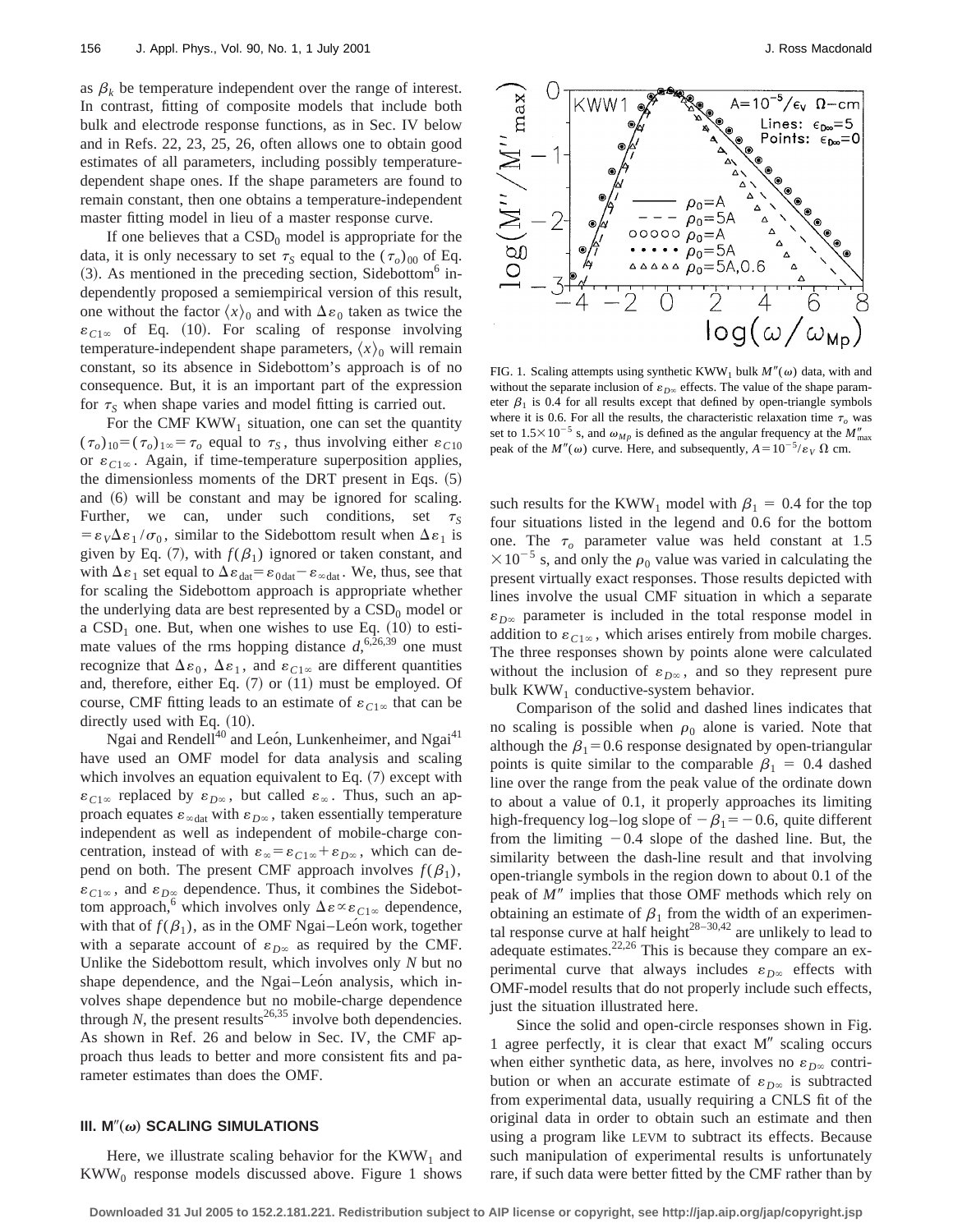

FIG. 2. Scaling attempts using synthetic  $KWW_0$  (designated K0) bulk  $M''(\omega)$  data with  $\beta_0=0.6$  and KWW<sub>1</sub> (designated K1) data with  $\beta_1=0.4$ for the curve with open-triangular symbols and 0.384 for the fitted one with X X symbols. In addition, a curve for a Davidson–Cole response model with its exponent equal to 0.6 is included and designated as DC0.

the OMF (see comparative examples below), scaling of the unmodified data would fail in those situations where  $\tau<sub>o</sub>$  and  $\rho_0$  do not vary proportionately and/or where  $\beta_1$  does not remain constant. Such proportionate behavior is closely found for temperature variation for usual thermally activated response, but not for isothermal data for the same material but with different mobile-ion concentrations.

Note that even when  $\tau$ <sub>o</sub> and  $\rho$ <sub>0</sub> involve the same activation energy, they will only vary proportionately under temperature variation for the  $KWW_1$  response provided that  $\varepsilon_{C1\infty}/\langle x \rangle_{01}$  is temperature independent, as shown by Eq. (6). Thus, when  $\beta_1$  is temperature independent, necessary for scaling to work,  $\varepsilon_{C1\infty}$  must also be. There is some evidence, however, that  $\varepsilon_{C1\infty}$  may vary as  $1/T$ ,  $^{23,43}$  resulting in  $T\sigma_0$ being proportional to  $1/\tau_o$ , rather than  $\tau_o$  and  $\rho_0$  being fully proportional. For usual activation energy magnitudes, thermally activated exponential variation with *T* dominates that of a preexponential *T* factor itself, so when this failure of exact proportionality occurs, scaling may still appear adequate for data with ordinary-size experimental errors and for limited temperature variation.

Figure 2 is similar to Fig. 1 but primarily involves the KWW<sub>0</sub> response with  $\beta_0=0.6$  and  $\tau_o$  again fixed. If  $\varepsilon_{D\infty}$ were subtracted from these  $KWW_0$  results, there would no longer be a peak in  $M''(\omega)$  since  $\varepsilon_{C0\infty} = 0$ , so  $M''(\omega)$  would increase indefinitely with increasing frequency. Comparison of the three  $KWW_0$  lines shows again that scaling does not work when  $\tau_o$  and  $\rho_0$  variation is not proportional, so even when  $\beta_0$  is temperature independent attempted scaling of data with different ionic concentrations will fail. The  $\mathrm{CSD}_0$ Davidson–Cole-model DC0 response is included here to show that it yields very similar results to those of the  $KWW_0$  model with the same  $\rho_0$  choice and an exponent value of 0.6.

Figure 2 also includes two different  $KWW_1$  responses. The line with triangular points lies close to the  $KWW<sub>0</sub>$  line with open-square points, and its limiting high-frequency slope,  $\beta_1 - 1 = -\beta_0 = -0.6$ , is necessarily the same as those of the KWW<sub>0</sub> responses shown. Although it is thus not surprising that the final slopes are the same, it is remarkable that the open-square and open-triangular point lines agree so well over the full-frequency range shown. Although they involve the same  $\tau_o = 1.5 \times 10^{-5}$  s value, their dc resistivities differ by a factor of 5.

The second  $KWW_1$  response is shown for clarity with only a few points, the X X symbols, and it also agrees well with the open-square  $KWW_0$  line. These results were obtained by fitting the original  $M''(\omega)$  data with the KWW<sub>0</sub>-and- $\varepsilon_{D\infty}$  model with all fit parameters free to vary. The result led to a value of the relative standard deviation of fit,  $S_F$ , of about 0.0372, a fairly poor fit value, and to the following parameter estimates:  $\varepsilon_{D\infty} = 4.34$ ,  $\tau_o = 2.05$  $\times 10^{-6}$ s,  $\rho_0 = 1.013A$ , and  $\beta_1 = 0.384$ . We see that although the dc resistivity is close to that of the KWW<sub>0</sub> data, the  $\tau_o$ estimate is much smaller and the  $\beta_1$  one is only slightly smaller than 0.4. It is quite surprising that two  $KWW_1$  data sets with some quite different parameters can be scaled to yield nearly the same scaled response on a log–log plot. Incidentally, fitting of the 5*A*,K1 exact KWW<sub>1</sub>-and- $\varepsilon_{D\infty}$ data set to the KWW<sub>0</sub> model led to  $S_F \approx 0.032$  and  $\beta_0$  $\simeq 0.587$ .

In summary, the present results indicate that no modulus scaling is possible unless the shape parameter, here  $\beta$ , is temperature independent and both  $\tau$ <sub>o</sub> and  $\rho$ <sub>0</sub> vary proportionately with temperature or mobile-ion concentration. Although Ghosh and Sural<sup>7</sup> have shown that their  $\sigma'(\omega)$ fluoride–glass data can be scaled for both temperature and composition variation, the same data expressed at the modulus level cannot be scaled by the present approach for different charge-carrier concentrations, in accordance with present predictions.

# **IV. ORIGINAL AND CORRECTED ELECTRIC-MODULUS-FORMALISM DATA-FITTING RESULTS**

The OMF continues to be almost exclusively used for modulus-formalism (MF) fitting of data on conducting glasses (e.g., see Refs. 20 and 44, and references therein), in spite of publications since 1996 pointing out its defects and discussing a corrected version,  $^{22, \overline{23}, 25, 26, 35, 45}$  the CMF. Therefore, further reasons to retire the OMF in favor of the CMF are evidently needed. Since appropriateness in fitting experimental data is an ultimate and necessary requirement for acceptance of a theory, fitting comparisons between the two models, not previously carried out in detail for experimental data, are clearly desirable. The present comparisons use weighted complex-nonlinear-least-squares fitting of the accurate KWW<sub>1</sub> model and involve direct LEVM estimation of  $\beta_1$ for situations where  $\varepsilon_{D^\infty}$  may influence the result and those where it does not.

The results in Fig. 3 were obtained on fitting  $M''(\omega)$  and  $\sigma'(\omega)$  data for the LAS–glass, Li<sub>2</sub>O·Al<sub>2</sub>O<sub>3</sub>·2SiO<sub>2</sub>, first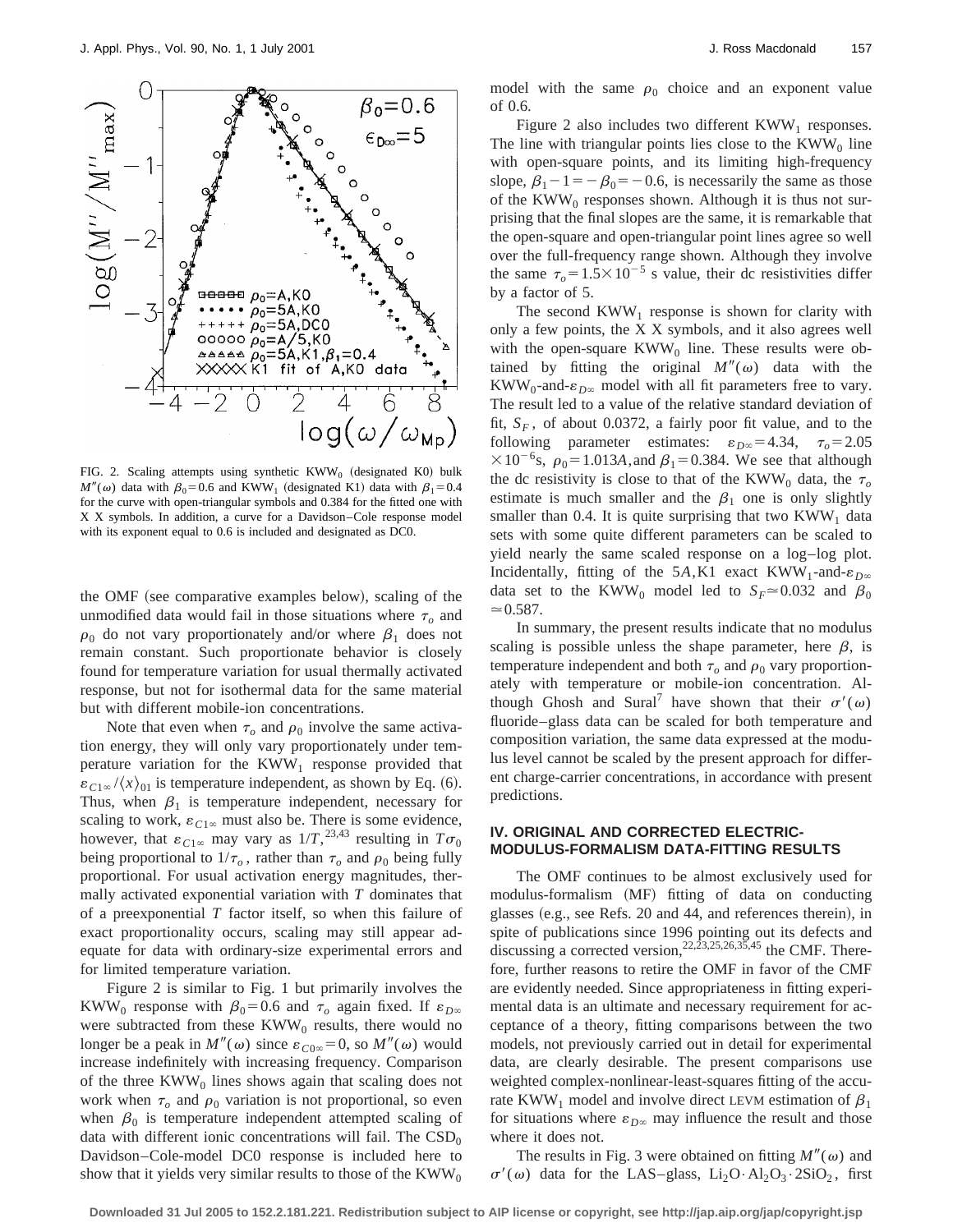

FIG. 3. OMF and CMF KWW<sub>1</sub> fits of  $M''(\omega)$  Li<sub>2</sub>O·Al<sub>2</sub>O<sub>3</sub>·2SiO<sub>2</sub> data and their  $\beta_1$  estimates for comparison with the  $\beta_1$  estimate from a fit of the  $\sigma'(\omega)$  response of the same data. Here, and elsewhere,  $v_n = 1$  Hz.



FIG. 4. Fits like those of Fig. 3 except that here the composite fitting model included both the  $KWW_1$  response and that of a constant-phase element in series with it.

analyzed in the original 1972–1973 modulus-formalism publications<sup>29,30</sup> and later as well.<sup>46</sup> We see that although the CMF fits the data better than the OMF, neither one fits the higher-frequency points well. Thus, the actual  $S_F$  fit values are poor, being about 0.15, 0.24, and 0.12 for the CMF, OMF, and MF fits, respectively. Further, and most important, the CMF  $\beta_1$  estimate, which involves fitting  $M''(\omega)$  data with the KWW<sub>1</sub> model and a separate free  $\varepsilon_{D^\infty}$  parameter, agrees with that obtained from a fit of the  $\sigma'(\omega)$  data, one where the presence or absence of  $\varepsilon_{D^\infty}$  is entirely immaterial since it appears only in  $\sigma''(\omega)$ . Thus, the CMF and MF fits yield consistent estimates while the OMF and MF ones do not. Incidentally, the earlier OMF fits led to a  $\beta_1$  estimate of  $0.47$ ,  $30,46$  but the fit procedure used was much less accurate than that instantiated in LEVM. Further, the present fits use all the original 33 data points while earlier ones used only a subset of 27 of those points.

The OMF analyses of the present data are inconsistent in another way as well, one different from the differences in identification and meaning of  $\varepsilon'_{C1}(\infty)$  between the OMF and CMF approaches already discussed. Earlier OMF estimates of  $\langle \tau \rangle$  values were about  $4.5 \times 10^{-4}$  s (Ref. 30) and 8.2  $\times 10^{-4}$  s.<sup>46</sup> But, ignoring their numerical difference, they both set  $\langle \tau \rangle = \langle \tau \rangle_0$ , amounting to the use of a KWW<sub>0</sub> expression for a  $KWW_1$  OMF situation. The actual mean relaxation time for the latter and present situation is  $\langle \tau \rangle_1$  $= \langle \tau^2 \rangle_{01} / \langle \tau \rangle_{01}$ ,  $^{22,23}$  which can be expressed for the KWW<sub>1</sub> model as  $\tau_o\Gamma(2/\beta_1)/\Gamma(1/\beta_1)$ , quite different from the pure  $\langle \tau \rangle_0$  formula. For the  $\beta_1 \approx 0.44$  OMF fit of Fig. 3, carried out with unity weighting to emphasize the upper part of the  $M''(\omega)$  response, the  $\tau_o$  estimate was close to that cited in Ref. 46, but  $\langle \tau \rangle_1$  was about 4.4×10<sup>-3</sup> s.

Figure 4 involves fitting the data of Fig. 3 with the KWW1 conductive-system-response model as before, but with a constant-phase element (CPE) added in series at the complex resistivity level. This element, here designated by SCPE, is included to account for electrode effects and may be expressed as  $\rho_{SC}(\omega) = 1/[\varepsilon_{V}A_{SC}(i\omega)^{\gamma_{SC}}]$ , where  $0 < \gamma_{SC}$  $\leq 1$  and the constant  $A_{SC}$  is an ordinary dielectric constant when  $\gamma_{SC} = 1.^{47}$  Its addition leads to very much improved fits, with  $S_F$ values of 0.027, 0.05, and 0.028, but the OMF fit is obviously still much poorer than the others.

As before, the present results show that the CMF and MF fits are consistent while the OMF and MF ones are not. Although the  $\beta_1$  and  $\langle \tau \rangle_1$  estimates differ from those of Fig. 3, the Fig. 4 fits much better represent the bulk  $KWW_1$  response. Incidentally, the CMF fit here yielded an estimate of  $\langle \tau \rangle_1 \approx 2.7 \times 10^{-3}$  s for the CMF bulk response alone, quite different from the Moynihan OMF values cited above. Since comparison of the results shown in Figs. 3 and 4 indicates that the effects of the SCPE are significant here only at high frequencies, it is of interest to compare the results of  $KWW_1$ CMF and OMF fits of the original data after the deletion of the seven highest-frequency points and with the SCPE term not included in the fitting model. One then obtains  $\beta_1$  estimates of 0.33 and 0.454, consistent with the compositemodel fits as expected, although the  $KWW_1+SCPE$  fits are more appropriate and better.

Incidentally, the value of the high-frequency-limiting power-law exponent associated with the Fig. 4 CMF  $KWW_1$ response,  $(1-\beta_1)$ , is about 0.67 while the  $\gamma_{SC}$  estimate here was about 0.64. Figure 5 presents log–log curves of the real and imaginary parts of the CMF  $M(\omega)$  and  $\sigma(\omega)$  fit results compared to the actual data points (solid circles). Also shown are the associated  $\beta_1$  estimates for individual realand imaginary-part  $\sigma(\omega)$  CMF and OMF fits. Again, the CMF results are consistent and the OMF ones are not.

Figure 6 shows fit results for a different glass,  $Na<sub>2</sub>O$  $\cdot$  3SiO<sub>2</sub>.<sup>48</sup> Here, better account of deviations from the pure  $KWW<sub>1</sub>$  response was accomplished by adding a ZC response element in series with the KWW<sub>1</sub> response.<sup>25,47</sup> Specific ZC response at the complex resistivity level may be expressed as  $\rho_{ZC}(\omega) = \rho_{ZC0} / [1 + \rho_{ZC0} G(i\omega)^{\gamma_{ZC}}]$ , a form which approaches the SCPE as  $\rho_{ZCD}$  becomes sufficiently large. For the present fits, since the  $\rho_0 / \rho_{ZCO}$  ratio was about 3400, the ZC element only significantly affected the high-frequency part of the combined response, a region where it approximated CPE behavior. The estimated value of the ZC powerlaw exponent,  $\gamma_{ZC}$ , was about 0.74 for the CMF fits and 0.93 for the OMF one.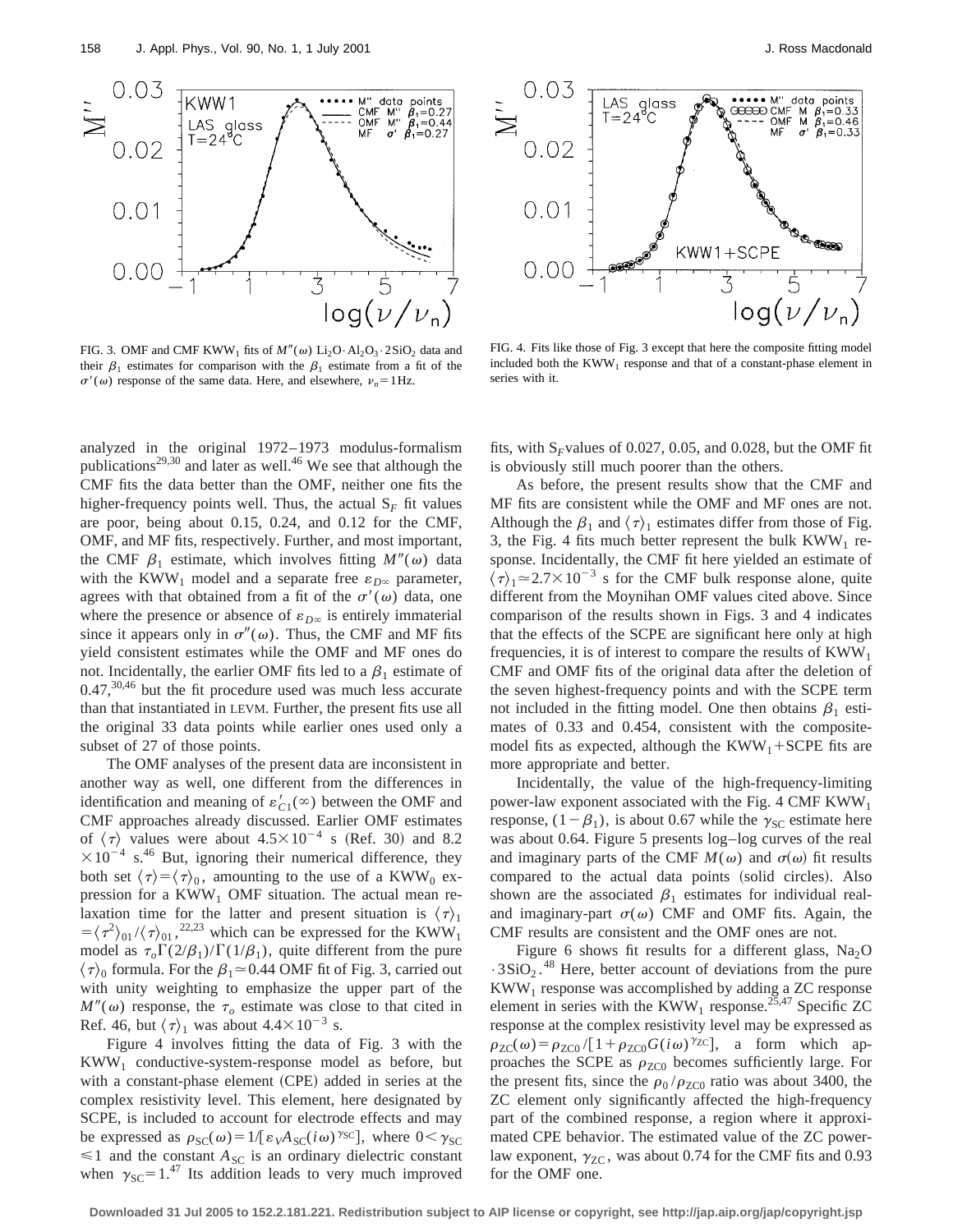

FIG. 5. Fit results (open symbols) and data (solid circles) for CNLS composite-model fitting of LAS–glass data as in Figs. 3 and 4.

The Fig. 6 data are appreciably more accurate than the LAS–glass ones, so the  $S_F$  values were found to be about 10 or 20 times smaller than those for Fig. 4, as shown in Fig. 6. Differences from earlier fits of these data $2^{3,25}$  arise principally from the omission here of one outlying point. The CMF fit results for the composite model, open squares, are compared in the Fig. 6 with those for which the ZC-fit contribution to the data was subtracted from the original data and the resulting data fitted again with just the CMF  $KWW_1$  model. Note that there is no significant difference between the opensquare and open-circle points until  $M''(\omega)$  has decreased to half height. Finally, the CMF  $\beta_1$  estimates are again consistent and the OMF ones are not. Note that a complex CMF  $\sigma(\omega)$  fit yielded a  $\beta_1$  estimate of 0.4033, very close to the mean of the  $\sigma'(\omega)$  and  $\sigma''(\omega)$  individual fit estimates of 0.415 and 0.393, respectively.



FIG. 6. Results of fitting  $Na<sub>2</sub>O·3SiO<sub>2</sub>$  data with a composite model including a ZC element and without that element. Here,  $S_F$  is the relative standard deviation of a fit.



FIG. 7. Results of fitting  $0.1Na_2O \cdot 0.9GeO_2$  data with a composite model involving a  $KWW_1$  response model and a constant-phase element in parallel electrically with it, and with the effects of that element subtracted from the data.

The last material to be considered is  $x_c$  Na<sub>2</sub>O·(1- $x_c$ ) GeO<sub>2</sub>, with  $x_c$ , the mole fraction, equal to 0.1 for the Fig. 7 results. These data<sup>6</sup> are noisy, particularly in the low- and high-frequency regions, so fits of only the middle-region data are presented. The lower line shows the results of a CMF fit of that data using the KWW1 model in *parallel* with a CPE, the PCPE. Although with good data LEVM allows one to distinguish between using a CPE or ZC in series with the bulk model or such an element in parallel, here both approaches yielded about the same fit quality and their results were nearly indistinguishable in a plot like that of Fig. 7.

Therefore, for variety the results of using the PCPE are illustrated here. This element may be expressed at the complex dielectric constant level as  $\varepsilon_{\text{PC}}(\omega) = A_{\text{PC}}(i\omega)^{-\gamma_{\text{PC}}},$ where  $A_{PC}$  is a constant and  $0 < \gamma_{PC} \le 1$ . This distributed element, therefore, leads to a high-frequency-limiting powerlaw exponent at the complex conductivity level of (1  $-\gamma_{\text{PC}}$ ). Since the estimated value of  $\gamma_{\text{PC}}$  was about 0.02 here, the associated log–log slope was about 0.98, an apparent instance of "nearly constant loss."<sup>48–50</sup> But, the alternate fit including a series rather than a parallel additional element led to  $\gamma_{ZC} \approx 0.79$ , clearly not an instance of nearly constant loss. Therefore, in cases like the present, one should be wary of asserting that nearly constant loss is an identifiable part of the overall response.

The top line in Fig. 7 shows an OMF fit of the data with the effect of the parallel CPE subtracted. Unlike the subtraction of a series element in the composite-fit models of Figs. 4–6, subtraction of an added parallel element results in a significant increase in the peak value of  $M''(\omega)$ , as shown here. Here again, the  $\beta_1$  estimates presented in Fig. 7 are consistent for CMF fits and inconsistent for OMF ones.  $M(\omega)$  fitting of the data after subtraction of the PCPE element, led to a CMF  $\beta_1$  estimate of about  $0.365 \pm 0.002$  and an OMF one of about  $0.425 \pm 0.001$ . The S<sub>F</sub> value for the latter fit, 0.042, was, however, more than twice as large as that of the former one.

In summary, all the fits shown in Figs. 3–7 for three different glasses yield consistent CMF results and strongly inconsistent OMF ones. These data-fit comparisons un-

**Downloaded 31 Jul 2005 to 152.2.181.221. Redistribution subject to AIP license or copyright, see http://jap.aip.org/jap/copyright.jsp**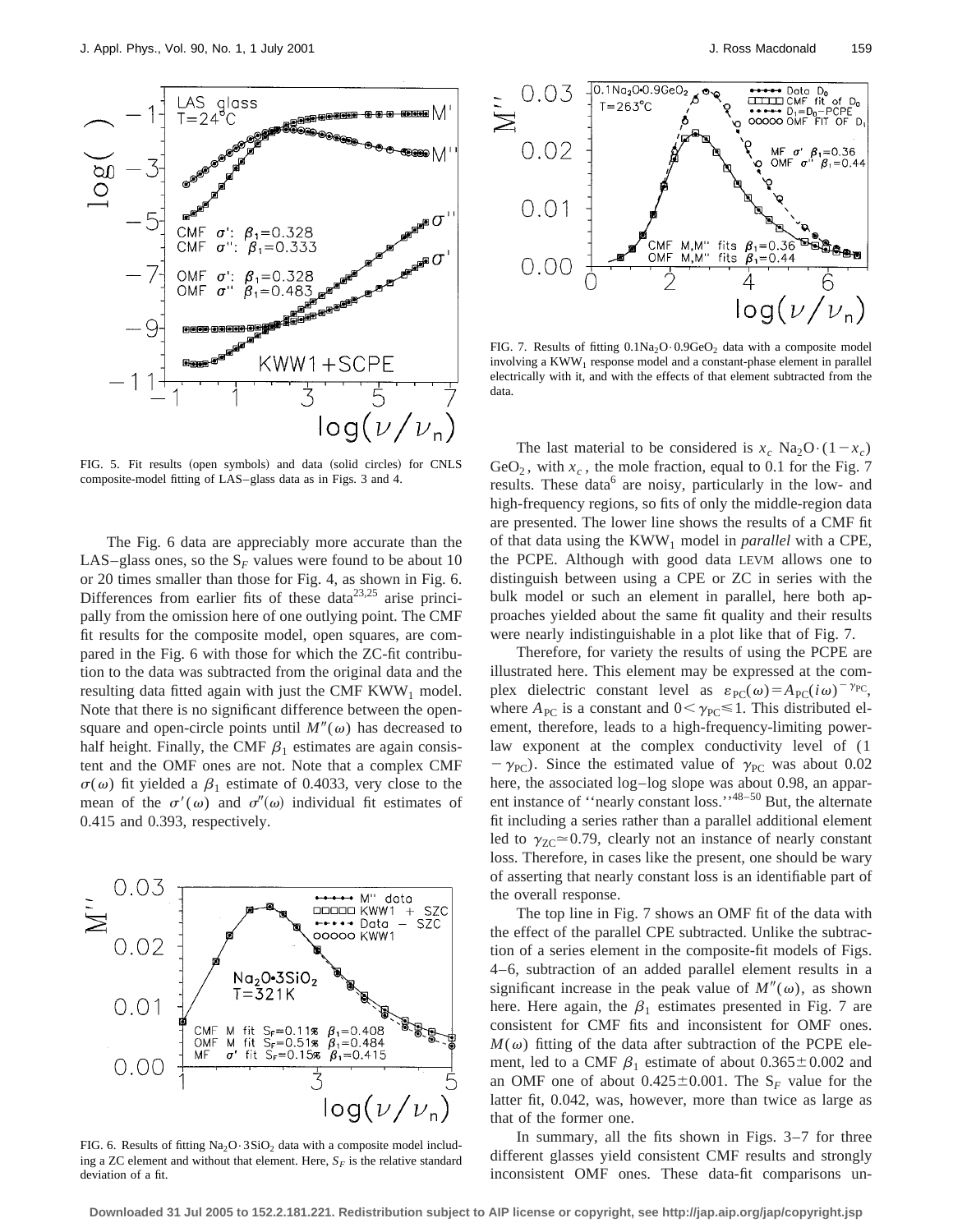

FIG. 8.  $M''(\omega)$  scaling results for  $x_c$  Na<sub>2</sub>O·(1- $x_c$ ) GeO<sub>2</sub> data for two values of  $x_c$ . Here,  $\nu_{Mp}$  is the frequency at the peak of the  $M''(\omega)$  curve. Curves designated by ''extr.'' are extrapolated using model parameters estimated from the data fitting. The numbers listed for the results involving points are estimated  $\beta_1$  values obtained from separately fitting these results, ones which involve data with the effects of  $\varepsilon_{D\infty}$  subtracted. FIG. 9.  $\sigma'(\omega)$  scaling results for the same material as in Figs. 7 and 8 and

equivocally indicate that the CMF is a proper and usually appropriate fitting model and that the OMF is always inconsistent. Therefore, it should no longer be used.

# **V. SOME SCALING RESULTS FOR EXPERIMENTAL DATA WITH DIFFERENT MOBILE-ION CONCENTRATIONS**

Here, we illustrate two kinds of scaling for the  $x_c$  $Na<sub>2</sub>O(1-x<sub>c</sub>)$  GeO<sub>2</sub> glass with  $x<sub>c</sub>=0.1$ , as in Fig. 7, and also  $x_c$ =0.003. Figure 8 shows scaled *M<sup>n</sup>*( $\omega$ ) results for the original data for these two concentrations, and, in addition, extrapolations of these data sets derived from the CMF  $KWW<sub>1</sub>$  parts of the fits of the data. It is clear that these data sets do not scale properly, just as one would expect from the discussion and illustrations of Sec. III. But, if one generates synthetic data from the fits which led to the extrapolated dashed lines but omits  $\varepsilon_{D^\infty}$  effects completely, one obtains the two sets of points shown. Since they lie on the same line, scaling works perfectly, showing that it is the presence of ubiquitous  $\varepsilon_{D^\infty}$  effects in such data sets that lead to their failure to scale properly.<sup>22</sup>

We turn now to scaling at the  $\sigma'(\omega)$  level and show results for both the above data sets and synthetic ones. The two experimental-data lines in Fig. 9 used values of the  $\sigma_0$ and  $\tau_s$  scaling parameters derived from best CMF fits of the midrange data, as in the results of Fig. 7. Thus, one should not expect good scaling except for these portions of the data. Except for some evident irregularities, particularly in the lower-concentration data, we do indeed observe adequate scaling in these regions. Note that the  $\tau_s$  values used here satisfy Eq. (6), and so involve  $\varepsilon_{C1\infty}$  rather than the  $\Delta \varepsilon$  $= \tau_o \sigma_0 / \varepsilon_V$  expression used by Sidebottom<sup>6</sup> and Dyre<sup>8,38</sup> for scaling of these same data sets. Their expression is adequate for scaling when a shape parameter such as  $\beta_1$  is temperature independent, as discussed in Sec. II C. Midrange CMF KWW<sub>1</sub> fits for four different  $x_c$  values of the present material, which include those values considered here and involve



for synthetic data sets. Here,  $\tau_s$ , the scaling relaxation time, is set equal to appropriate  $\tau$ <sub>o</sub> fit estimates, such as that from the data fit whose results are shown in Fig. 7, or to  $r\tau_o$ , where  $\tau_o$  is the value used in calculating synthetic data. For such data in this figure,  $\rho_0 = (10^{-5}/\varepsilon_V)B \Omega$  cm and  $\tau_o$  $=1.5\times10^{-5}C$  s, where  $r=1$  for the left-most synthetic curve and 5.43 for the right one.

some temperature differences, all showed that  $\beta_1$  was very nearly independent of both concentration and temperature in the ranges considered.<sup>26</sup>

Power-law fitting of the present  $x_c=0.1 \sigma'(\omega)$  data above  $\log(\sigma'/\sigma_0)$  ~2.6 yielded a surprising exponent estimate of about 1.3 for a limited frequency range. Current unpublished work of the author shows that a CPE response element in series with the bulk response may lead to added response beyond that of the bulk with a power-law exponent of (2  $-\gamma_{\rm SC}$ ) over a considerable range, a response that then approaches the basic SCPE exponent of  $\gamma_{SC}$ . Thus, the above large slope may possibly be explained as an electrode effect with  $\gamma_{\rm SC} \approx 0.7$ .

The two scaled synthetic data sets included in Fig. 9 are related to those of Fig. 1. Here, the parameter values used in generating the CMF KWW<sub>1</sub> data were  $\beta_1=0.4$ ,  $\varepsilon_{D\infty}=5$ ,  $\rho_0 = B \cdot A$ , and  $\tau_0 = 1.5 \times 10^{-5} C$  s, where the values of *B* and *C* employed are listed in Fig. 9. Further,  $\tau_s = r \tau_o$ , where *r*  $=$  1 for the left-most line and  $r = 5.43$  for the right one. Here, this value is the ratio between  $\varepsilon_{C10}$  and  $\varepsilon_{C1\infty}$  for the present data. Thus, the left line involves scaling with  $\varepsilon_{C1\infty}$  and the right one with  $\varepsilon_{C10}$ . It is evident that scaling works for both of these choices for *r* and it would, in fact, work for any other value of *r*.

Roling has pointed out that accurate scaling may not hold for a limited region near the knee of the  $\sigma'(\omega)$  response where it is not much larger than  $\sigma_0$ .<sup>4</sup> He illustrated such behavior for  $x_c = 0.1 - 0.3$  values of  $x_c$  Na<sub>2</sub>O·(1- $x_c$ ) B<sub>2</sub>O<sub>3</sub> glass which differed only by a factor of 3. Here, the two  $x_c$ values for the Sidebottom data $6$  that we are using differ by a factor of about 33. Figure 10, which involves only a small range of  $\sigma'/\sigma_0$ , illustrates the effect for the original data.